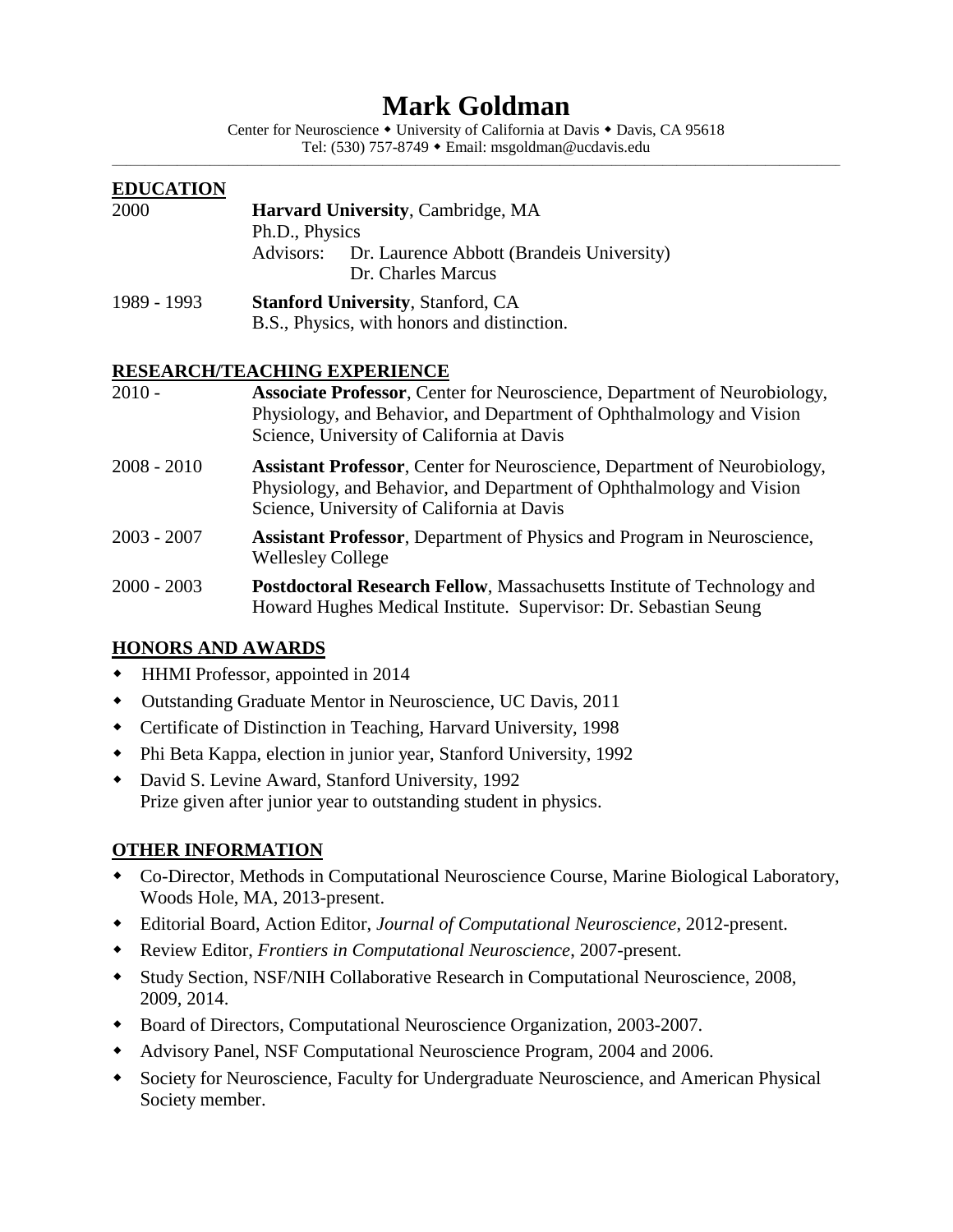### **CURRENT RESEARCH SUPPORT**

- $\bullet$  HHMI 52008137, 9/1/14 8/31/19 *Project title*: Training biologists for the 21<sup>st</sup> century: From discovery-based labs to a quantitative biology major *Role*: PI
- $\bullet$  Simons Foundation 324260, 7/1/14 6/30/17 *Project title*: Mechanisms of Context-Dependent Neural Integration and Short-Term Memory *Role:* PI
- NIH R01 GM105024,  $4/10/13 4/9/16$ *Project title*: Stochastic integrator models of collective decision-making *Role*: Co-PI (PI: Gordon, Stanford University)
- NIH R01 MH065034-11,  $4/1/2013 3/31/2017$ *Project title:* Cognitive Neuroscience of Attention and Working Memory in Schizophrenia *Role:* Co-Investigator (PIs: Gold, University of Maryland–Baltimore; Luck, UC Davis)
- NSF IIS-1208218-0, 10/1/2012-9/30/2015 *Project title*: CRCNS: Collaborative research: The role of dendritic processing in persistent neural activity *Role:* PI (Co-PI: Aksay, Weill/Cornell Medical University)
- NIH R01 EY021581, 4/1/2012-3/31/2017 *Project title*: The computational importance of cerebellar processing *Role:* Consortium PI (PI: Aksay, Weill/Cornell Medical University)
- NIH R01 EY016182, 7/1/2011-6/30/2016 *Project title*: Prenatal development of visual system *Role:* Consultant (PI: Usrey, UC Davis)
- NIH R01 EY022087, 3/1/2013-2/28/2018 *Project title*: The Role of Extrastriate and Parietal Cortex in the Control of Steering *Role:* Consultant (PI: Britten, UC Davis)

## **PREVIOUS RESEARCH SUPPORT**

- NSF 1147058, 4/15/2012-3/14/2014 *Project title*: Encoding information that coordinates distributed neural microcircuits *Role:* Co-PI (PI: Mulloney, UC Davis)
- Burroughs Wellcome Collaborative Research Travel Grant, 3/1/2011-12/31/2012 *Project title:* Oculomotor mechanisms of neural integration *Role:* PI
- Sloan Foundation Research Fellowship, 2007-2011 *Role:* PI
- NIH R01 MH069726, 2006-2011 *Project Title*: Neural integration with active dendrites and inhibition *Role*: PI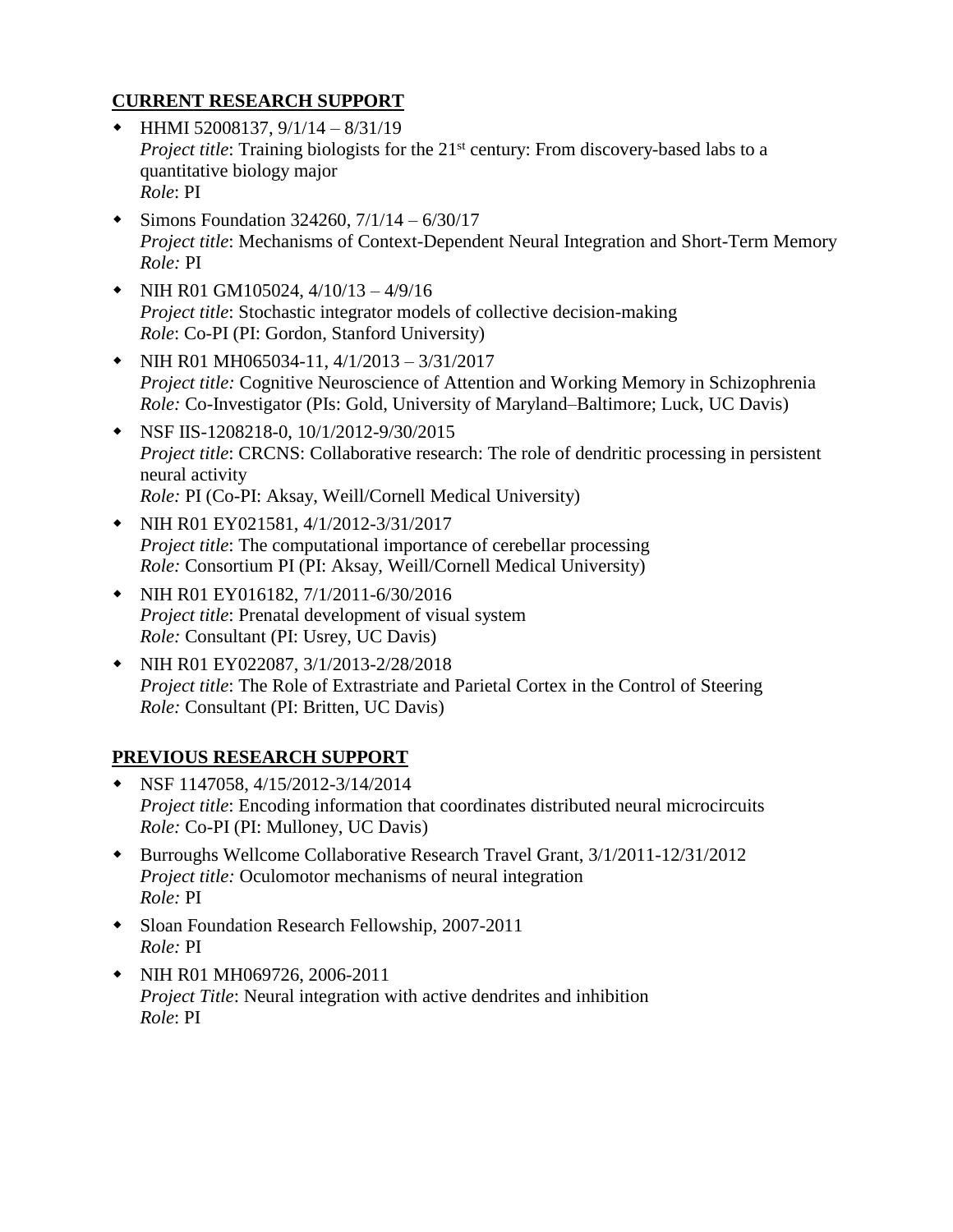### **PUBLICATIONS AND PRESENTATIONS**

*Review articles and edited book chapters:*

- Goldman MS (2015) Failure of averaging. In: Jaeger D, Jung R (eds.) *Encyclopedia of Computational Neuroscience* (Springer).
- Goldman MS (2013) Associate editor: Eye movements section. In: Chalupa LM, Werner JS (Editors-in-chief) *The New Visual Neurosciences* (MIT Press).
- Goldman MS, Compte A, Wang X-J (2009) Neural integrator models. In: Squire LR (ed.) *Encyclopedia of Neuroscience* (Oxford: Academic Press), volume 6, pp. 165-178.

## *Research articles:*

- Daie K, Goldman MS [*co-corresponding author*], Aksay ERF (2015) Spatial patterns of persistent neural activity vary with the behavioral context of short-term memory, *Neuron* 85:847-860. [*Featured with an accompanying Preview article*]
- Lim S, Goldman MS (2014) Balanced cortical microcircuitry for spatial working memory based on corrective feedback control, *Journal of Neuroscience* 34:6790-6806.
- Fisher D, Olasagasti I, Tank DW, Aksay E, Goldman MS (2013) A modeling framework for deriving the structural and functional architecture of a short-term memory microcircuit, *Neuron* 79:987-1000.
- Lim S, Goldman MS (2013) Balanced cortical microcircuitry for maintaining information in working memory, *Nature Neuroscience* 16:1306-1314.
- Sanders H, Berends M, Major G, Goldman MS [*co-corresponding author*], Lisman JE (2013) NMDA and GABAB (Kir) conductances: the "perfect couple" for bistability, *Journal of Neuroscience* 33:424-429.
- Lim S, Goldman MS (2012) Noise tolerance of attractor and feedforward memory models, *Neural Computation* 24:332-390.
- Goldman MS (2009) Memory without feedback in a neural network, *Neuron* 61:621-634. [*Featured with an accompanying Preview article*]
- Aksay E, Olasagasti I, Mensh BD, Baker R, Goldman MS [*co-corresponding author*], Tank DW (2007) Functional dissection of circuitry in a neural integrator, *Nature Neuroscience* 10:494-504.
- Butts DA, Goldman MS (2006) Tuning curves, neuronal variability, and sensory coding, *PLoS Biology* 4:e92. [*Featured article in April 2006 issue*]
- Goldman MS (2004) Enhancement of information transmission efficiency by synaptic failures, *Neural Computation* 16:1137-1162.
- Goldman MS, Levine JH, Major G, Tank DW, Seung HS (2003) Robust persistent neural activity in a model integrator with multiple hysteretic dendrites per neuron, *Cerebral Cortex* 13:1185-1195.
- Aksay E, Major G, Goldman MS, Baker R, Seung HS, Tank DW (2003) History dependence of rate covariation between neurons during persistent activity in an oculomotor integrator, *Cerebral Cortex* 13:1173-1184.
- Goldman MS, Kaneko CRS, Major G, Aksay E, Tank DW, Seung HS (2002) Linear regression of eye velocity on eye position and head velocity suggests a common oculomotor neural integrator, *Journal of Neurophysiology* 88:659-665.
- Golowasch J, Goldman MS, Abbott LF, Marder E (2002) Failure of averaging in the construction of a conductance-based neuron model, *Journal of Neurophysiology* 87:1129- 1131.
- Goldman MS, Maldonado P, Abbott LF (2002) Redundancy reduction and sustained firing with stochastic depressing synapses, *Journal of Neuroscience* 22:584-591.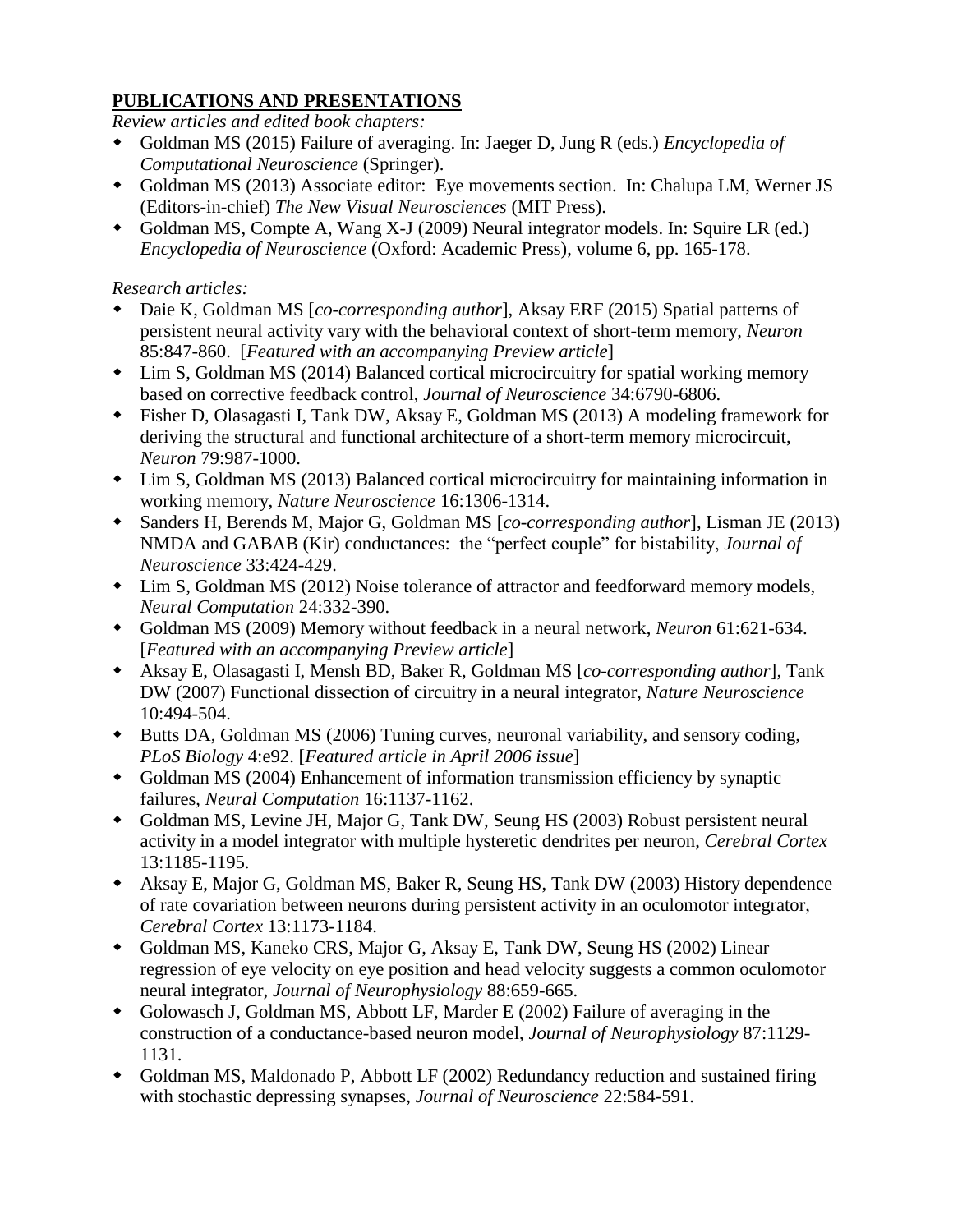- Goldman MS, Golowasch J, Marder E, Abbott LF (2001) Global structure, robustness, and modulation of neuronal models, *Journal of Neuroscience* 21:5229-5238.
- Goldman MS (2000) Computational implications of activity-dependent neuronal processes, Harvard Univ. Ph.D. thesis.
- Goldman MS, Golowasch J, Marder E, Abbott LF (2000) Dependence of firing pattern on intrinsic ionic conductances: sensitive and insensitive combinations, *Neurocomputing* 32- 33:141-146.
- Goldman MS, Nelson SB, Abbott LF (1999) Decorrelation of spike trains by synaptic depression, *Neurocomputing* 26-27:147-153.

## *Abstracts:*

- Chartrand T, Goldman MS, Lewis TJ (2015) Network oscillations of inferior olive neurons: entrainment and phase-locking of locally coupled oscillators, *Bulletin of the American Physical Society* 60:P1.100.
- Wright TM, Goldman MS, Mulloney B (2014) Modeling encoding in identified coordinating neurons, *Society for Neuroscience Abstracts* 65.08.
- Payne HL, Goldman MS, Raymond JL (2013) Cerebellar Purkinje cells exhibit rapid plasticity during motor learning, *Society for Neuroscience Abstracts* 164.11.
- Wright TM, Schneider AC, Goldman MS, Mulloney B (2013) Modeling the input-output relationship of identified coordinating neurons, *Society for Neuroscience Abstracts* 372.13.
- Daie KP, Goldman M, Aksay E (2013) Context-dependent spatial patterns of persistent firing for multitasking, *Society for Neuroscience Abstracts* 485.08.
- Sylvester SK, Lee M, Lim S, Daie K, Goldman M, Aksay E (2013) The signaling properties of cerebellar granule cells during optokinetic tracking, *Society for Neuroscience Abstracts*  647.14.
- Zhao GQ, Chen AI, Suvrathan A, Bonanno L, Nguyen-Vu BTD, Chartrand T, Goldman MS, Reichardt LF, Raymond JL (2013) Selective contribution of local inhibition to cerebellar timing, *Society for Neuroscience Abstracts* 647.18.
- Lim S, Goldman M (2012) Balanced cortical microcircuitry for spatial working memory based on corrective feedback control, *Society for Neuroscience Abstracts* 706.17.
- Lim S, Goldman M (2011) A model short-term memory network based on negative-feedback control, *Society for Neuroscience Abstracts* 624.07.
- Miri JA, Daie K, Fisher D, Goldman MS, Aksay E, Tank DW (2011) Inferring the circuit architecture of a neural integrator from cellular calcium-sensitive fluorescence dynamics, *Society for Neuroscience Abstracts* 624.23.
- Fisher D, Conway B, Goldman M (2009) Color sensitivity and color constancy of singleopponent and double-opponent cells to natural images, *Society for Neuroscience Abstracts*  756.18.
- Berends MR, Major G, Goldman MS (2009) Roles of inward and outward currents in producing membrane bistability, *Society for Neuroscience Abstracts* 323.16.
- Lee MM, Aksay E, Goldman MS (2008) Temporal integration in a network of conductancebased model neurons with dendritic bistability, *Society for Neuroscience Abstracts* 89.22.
- Goldman MS (2007) Integration without feedback in a neural network, *Society for Neuroscience Abstracts* 637.10.
- Goldman MS, Olasagasti I, Aksay E, Major G, Tank DW (2006) A model of persistent neural activity in the oculomotor neural integrator with realistic tuning curves and bistable excitatory inputs, *Society for Neuroscience Abstracts* 345.8.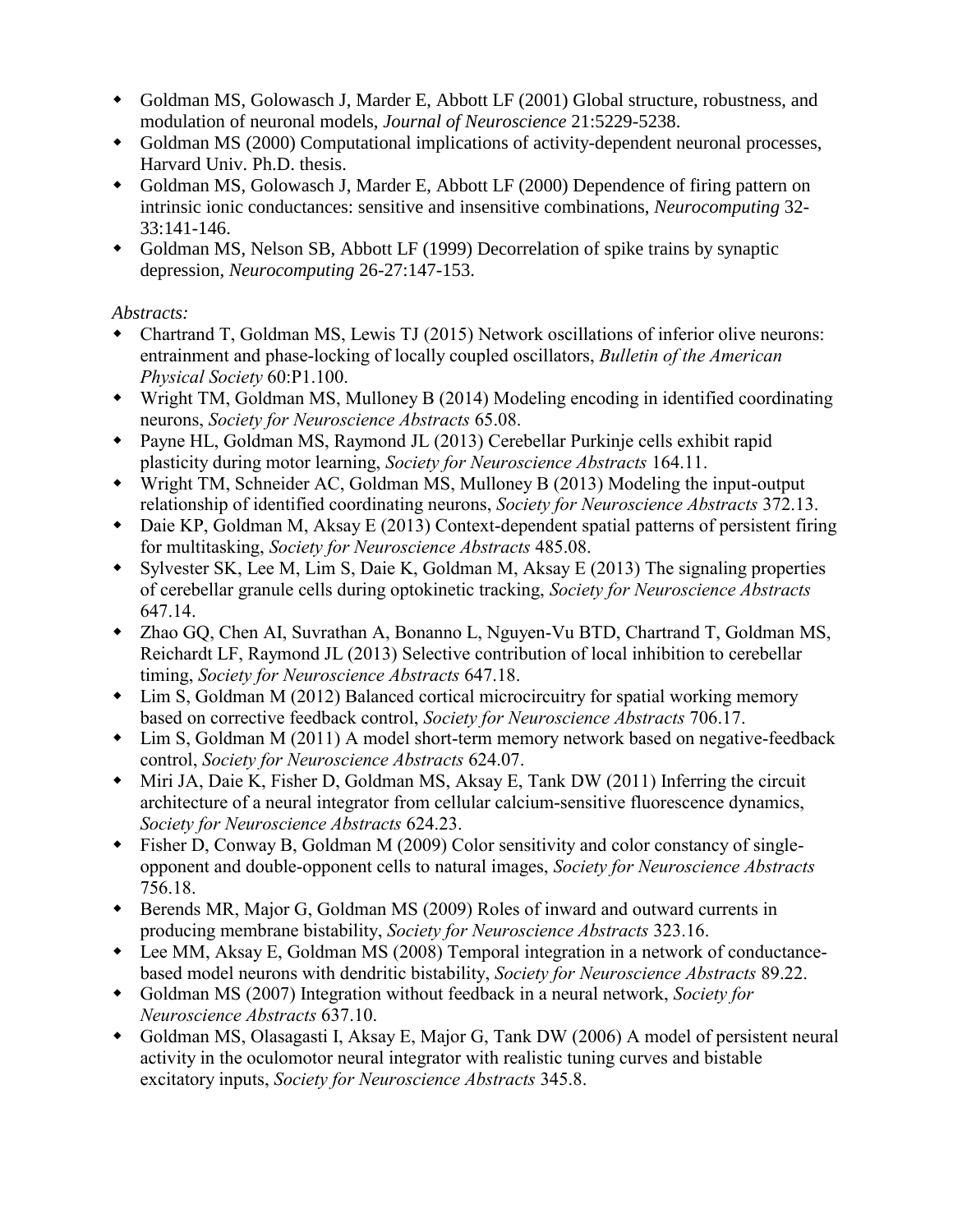- Olasagasti I, Aksay E, Major G, Tank DW, Goldman MS (2005) Persistent neural activity in a bilateral neural integrator model with threshold nonlinearities, *Society for Neuroscience Abstracts* 744.20.
- Goldman MS, Olasagasti I, Hafer VK\*, Martinez-Conde S, Macknik SL (2004) Strength and timing of inhibition underlies a visual masking illusion, *Society for Neuroscience Abstracts* 717.1.
- Goldman MS, Butts DA (2003) The best encoded stimuli in a sensory neuron's tuning curve are determined by the amount of neuronal variability, *Society for Neuroscience Abstracts* 485.22.
- Goldman MS, Levine JH\*, Major G, Aksay E, Tank DW, Seung HS (2002) Dendritic bistability increases the robustness of persistent neural activity in a model oculomotor neural integrator, *Society for Neuroscience Abstracts* 266.14.
- Goldman MS, Kaneko CRS, Tank DW, Major G, Baker RG, Seung HS (2001) Do the VOR and saccades share a common neural integrator?, *Society for Neuroscience Abstracts* 405.16.
- Goldman MS, Golowasch J, Marder E, Abbott LF (2000) Inadequacy of averaged or uncorrelated measurements in the construction of conductance-based neuronal models, *Society for Neuroscience Abstracts* 26:1999.
- Goldman MS, Golowasch J, Abbott LF, Marder E (1999) Sensitivity of intrinsic firing on conductance densities, *Society for Neuroscience Abstracts* 25:1645.
- Goldman MS, Abbott LF (1999) Synapses as stochastic filters, *Bulletin of the American Physical Society* 44:1493.
- Goldman MS, Sugino K, Nelson SB, Abbott LF (1998) Decorrelation of spike trains by synaptic depression, *Society for Neuroscience Abstracts* 24:2095.

## *Recent Refereed Conference Presentations (2003-present):*

- Lim S, Goldman MS, Balanced cortical microcircuitry for spatial working memory based on corrective feedback control, talk given at Computational and Systems Neuroscience (Cosyne) Meeting, Salt Lake City, UT, 2014.
- Chartrand T, Zhao GQ, Raymond JL, Goldman MS, Contribution of cerebellar Golgi cells to learned motor timing during the vestibulo-ocular reflex, poster given at Computational and Systems Neuroscience (Cosyne) Meeting, Salt Lake City, UT, 2014.
- Lim S, Goldman MS, Balanced cortical microcircuitry for maintaining short-term memory, talk given at Computational Neuroscience (CNS) meeting, Atlanta, GA, 2012.
- Lim S, Goldman MS, Short-term memory with balanced excitation and inhibition based on derivative feedback control, poster given at Computational and Systems Neuroscience (Cosyne) Meeting, Salt Lake City, UT, 2012.
- Daie K, Goldman MS, Aksay E, Functional Connectivity of the Neural Integrator in Larval Zebrafish, poster given at Computational and Systems Neuroscience (Cosyne) Meeting, Salt Lake City, UT, 2012.
- Lee MM, Daie K, Sylvester S, Fisher D, Goldman MS, Aksay E, Dendritic processing underlying temporal integration, poster given at Computational and Systems Neuroscience (Cosyne) Meeting, Salt Lake City, UT, 2012.
- Sylvester S, Daie K, Lee MM, Goldman MS, Aksay E, Cerebellar granule cell activity during behavior: dynamics in light of the adaptive filter model, poster given at Computational and Systems Neuroscience (Cosyne) Meeting, Salt Lake City, UT, 2012.
- Lim S, Goldman MS, Noise tolerance of attractor and feedforward memory models, poster given at Computational and Systems Neuroscience (Cosyne) Meeting, Salt Lake City, UT, 2011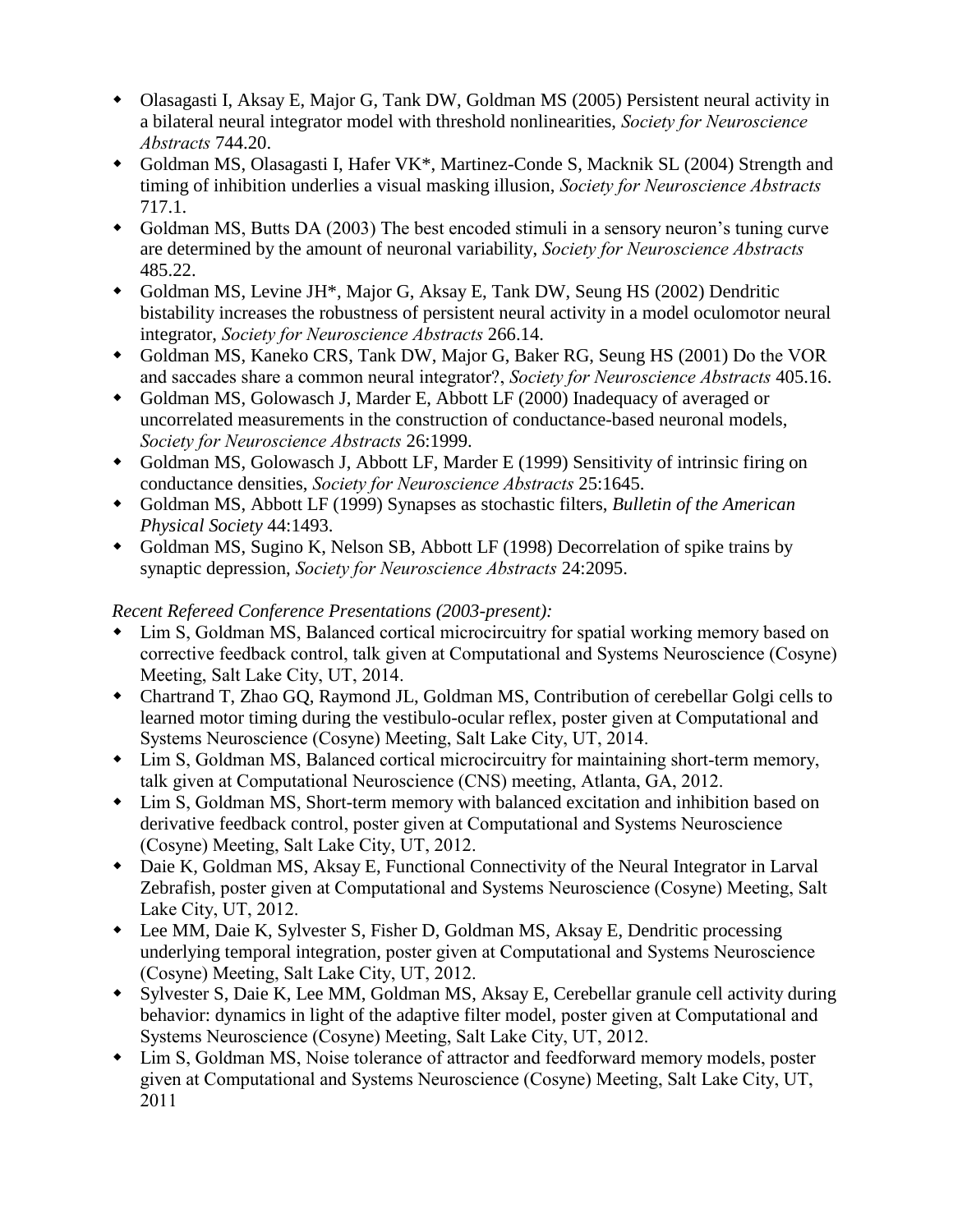- Fisher D, Aksay E, Goldman MS, Anatomical and functional connectivity of an identified short-term memory network, poster given at Computational and Systems Neuroscience (Cosyne) Meeting, Salt Lake City, UT, 2011.
- Lim S, Goldman MS, Optimal network architectures for short-term memory under different biological settings, poster given at Computational and Systems Neuroscience (Cosyne) Meeting, Salt Lake City, UT, 2010.
- Fisher D, Aksay E, Goldman MS, Sparse connectivity in short-term memory networks, poster given at Computational and Systems Neuroscience (Cosyne) Meeting, Salt Lake City, UT, 2010.
- Fisher D, Conway BR, Goldman MS, Color constancy of V1 double opponent cells to natural images, poster given at Computational and Systems Neuroscience (Cosyne) Meeting, Salt Lake City, UT, 2009.
- Maynard SM\*, Conway BR, Goldman MS, Modeling the transformation from LGN to V1 color-opponent receptive fields, poster given at Computational Neuroscience Meeting, Portland, OR, 2008.
- Goldman MS, Tochiki K\*, Schnobrich C\*, Tse S\*, Tank DW, Major G, Dependence of dendritic plateau potential duration and amplitude on form and location of synaptic input, poster given at Computational and Systems Neuroscience Meeting, Salt Lake City, UT, 2008.
- Lee M, Levine JH\*, Bomash I, Molinelli E, Aksay E, Goldman MS, Temporal integration in a network of conductance-based model neurons with dendritic bistability, poster given at Computational and Systems Neuroscience Meeting, Salt Lake City, UT, 2008.
- Goldman MS, Integration as sequence processing in a feedforward neural integrator, poster given at Computational Neuroscience Meeting, Toronto, Canada, 2007.
- Goldman MS, A feedforward model of a neural integrator, poster given at Computational and Systems Neuroscience Meeting, Salt Lake City, UT, 2007.
- Olasagasti I, Goldman MS, A methodology for tuning nonlinear network models of parametric memory, poster given at Computational Neuroscience Meeting, Edinburgh, Scotland, 2006.
- Olasagasti I, Aksay E, Major G, Tank DW, Goldman MS, Implications of threshold nonlinearities on mechanisms underlying persistent neural activity in a bilateral neural integrator, poster given at Computational and Systems Neuroscience Meeting, Salt Lake City, UT, 2006.
- Olasagasti I, Aksay E, Major G, Tank DW, Goldman MS, Persistent neural activity in a bilateral neural integrator model, talk given at Computational Neuroscience Meeting, Madison, WI, 2005.
- Olasagasti I, Aksay E, Major G, Tank DW, Goldman MS, Persistent neural activity in a bilateral neural integrator model, poster given at Computational and Systems Neuroscience Meeting, Salt Lake City, UT, 2005.
- Goldman MS, Olasagasti I, Hafer V\*, Martinez-Conde S, Macknik SL, Strength and timing of inhibition can explain a visual masking illusion, poster given at Computational and Systems Neuroscience Meeting, Cold Spring Harbor, NY, 2004.
- Butts DA, Goldman MS, Which are the best-encoded stimuli in a sensory neuron's tuning curve?, talk given at Computation and Neural Systems Meeting, Alicante, Spain, 2003.
- Goldman MS, Dendritic bistability increases the robustness of persistent neural activity in a model oculomotor neural integrator, poster given at Workshop on Neural Information and Coding, Snowbird, UT, 2003.

*Recent Invited Talks (2003-present):*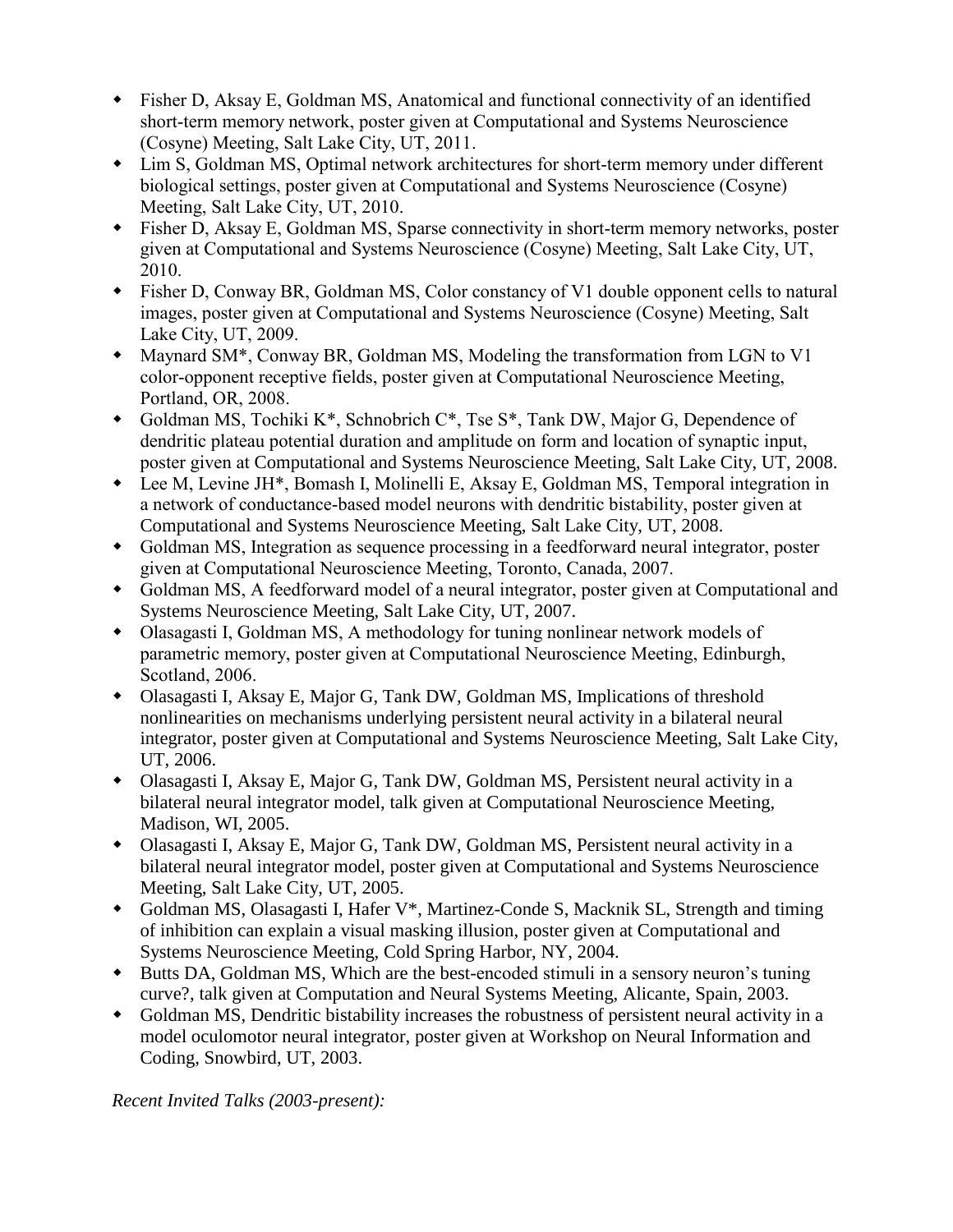- Context-dependent accumulation of signals in short-term memory circuits, Simons Foundation Collaboration on the Global Brain meeting, New York, NY, 2015
- Linear network theory and Neural integrators, lectures given at Methods in Computational Neuroscience Course, Marine Biological Laboratory, Woods Hole, MA, 2015
- Microcircuits for short-term memory storage and neural integration, talk given at Berkeley Course in Mining and Modeling of Neuroscience data, Redwood Center for Theoretical Neuroscience, Berkeley, CA, 2015
- Inferring the features of network connectivity governing the dynamics of a brain memory circuit, talk given at Statistical Sciences Symposium, UC Davis, Davis, CA, 2015
- Microcircuits for short-term memory storage and neural integration, talk given for Swartz seminar series, New York University, New York, NY, 2014.
- Linear network theory and Neural integrators, lectures given at Methods in Computational Neuroscience Course, Marine Biological Laboratory, Woods Hole, MA, 2014
- Microcircuits for short-term memory storage and neural integration, McGovern Institute, Massachusetts Institute of Technology, Cambridge, MA, 2014.
- $\bullet$  Training biologists for the 21<sup>st</sup> century: from discovery-based labs to a quantitative biology major, Howard Hughes Medical Institute, Chevy Chase, MD, 2014.
- Microcircuits for short-term memory storage and neural integration, talk given at Center for Mind, Brain, and Computation, Stanford University, Stanford, CA, 2014.
- Microcircuits for short-term memory storage and neural integration, talk given at Center for Theoretical Neuroscience, Columbia University, New York, NY, 2014.
- Neural integrators: theory and robustness, lectures given at Methods in Computational Neuroscience Course, Marine Biological Laboratory, Woods Hole, MA, 2013
- Microcircuits for short-term memory storage and neural integration, talk given at Sloan-Swartz Meeting for Computational Neuroscience, Brandeis University, Waltham, MA, 2013.
- Microcircuits for short-term memory storage and neural integration, talk given at Federation of European Neuroscience Society (FENS) Conference "Dynamics of memory: What is the evidence?" Barcelona, Spain, 2012.
- Microcircuits for short-term memory storage and neural integration, talk given at Symposium on Dynamics of Neural Microcircuits, UCLA, Los Angeles, CA, 2012
- Microcircuits for short-term memory storage and neural integration, talk given at Yale University, Swartz Program in Theoretical Neurobiology seminar series, New Haven, CT, 2012
- A short-term memory circuit, from single neurons to behavior, talk given at Symposium on Brains, Mind, and Models, City University of New York Graduate Center, New York, NY, 2011
- Neural integrators: theory and robustness, lectures given at Methods in Computational Neuroscience Course, Marine Biological Laboratory, Woods Hole, MA, 2011.
- Bridging single-neuron measurements and network function, talk given at KITP miniprogram on Network Architecture of Brain Structure and Function, Kavli Institute of Theoretical Physics, Santa Barbara, CA, 2011
- Modeling mechanisms of short-term memory, lecture given at Biology of Memory Course, Cold Spring Harbor Laboratory, Cold Spring Harbor, NY, 2011
- Neural circuit mechanisms underlying short-term memory, talk given at Berkeley Course in Mining and Modeling of Neuroscience data, Redwood Center for Theoretical Neuroscience, Berkeley, CA, 2011
- Neural circuit mechanisms underlying short-term memory, talk given at Howard Hughes Medical Institute (Janelia Farm Research Campus), Ashburn, VA, 2011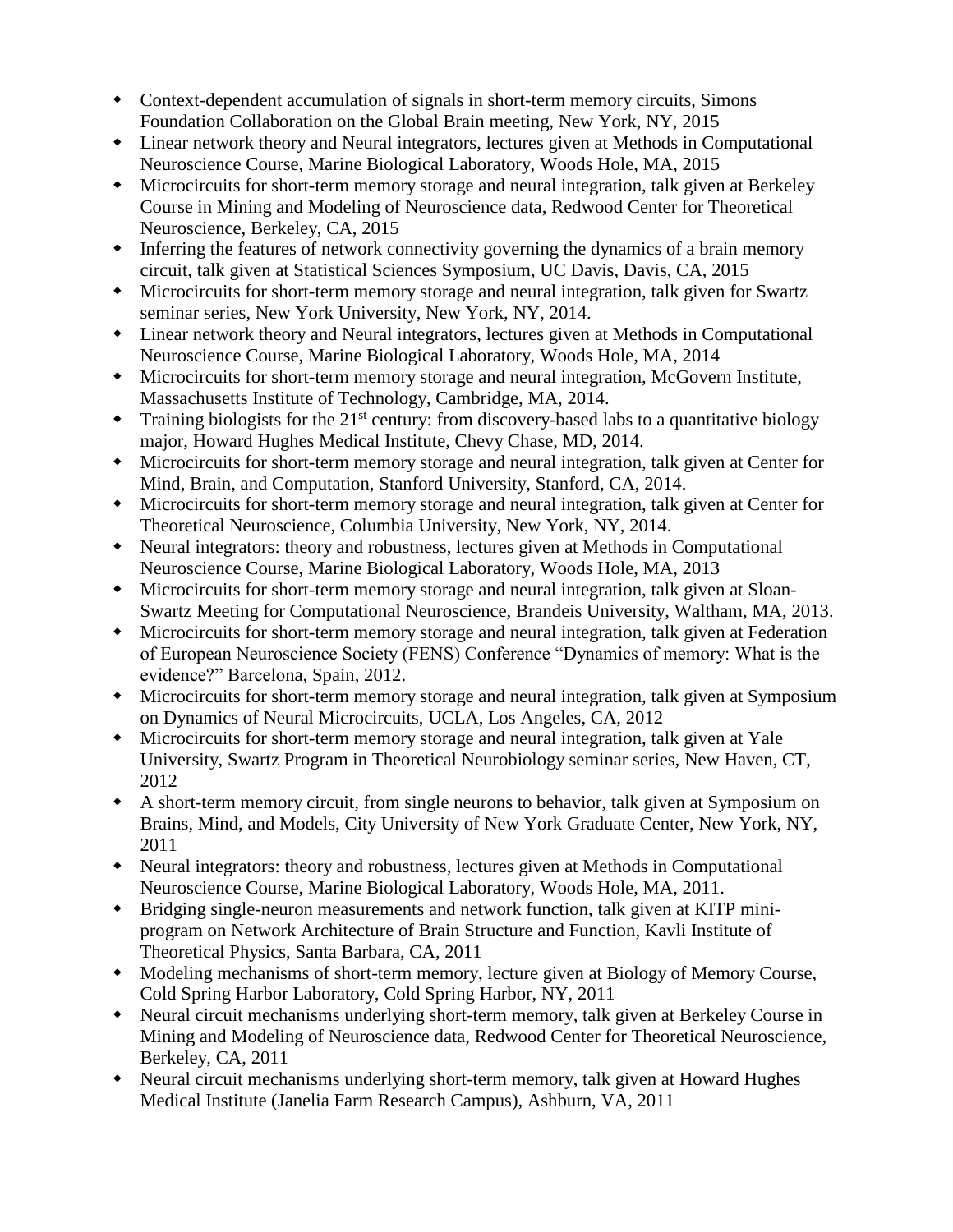- Modeling the neural mechanisms underlying short-term memory, talk given at Stanford University, Frontiers in Quantitative Biology seminar series, Stanford, CA, 2011
- Network architectures for short-term memory storage and neural integration, talk given at Stanford University Center for Mind, Brain, and Computation, Stanford, CA, 2010.
- Neural integrators: theory and robustness, lectures given at Methods in Computational Neuroscience Course, Marine Biological Laboratory, Woods Hole, MA, 2010.
- Robust memories, brittle models: Challenges in modeling neural activity in short-term memory networks, talk given at Opportunities at the Interface of Physics and Biology meeting (sponsors: Burroughs Wellcome Fund, W.M. Keck Foundation, The Swartz Foundation), Chicago, IL, 2010.
- Network models of short-term memory, persistent neural activity, and neural integration, talk given at the Computational Neuroscience Meeting, San Antonio, TX, 2010.
- Modeling the mechanisms underlying memory-related neural activity, talk given at UC Irvine, 2010.
- Network structures underlying persistent activity and neural integration, talk given at Computational and Systems Neuroscience Meeting Workshop on Persistent Neural Activity, Snowbird, UT, 2010.
- Modeling the mechanisms underlying memory-related neural activity, talk given at University of Houston, 2010.
- Modeling the mechanisms underlying memory-related neural activity, talk given at University of Texas Medical School, Houston, TX, 2010.
- Neural integrators: theory and robustness, lectures given at Methods in Computational Neuroscience Course, Marine Biological Laboratory, Woods Hole, MA, 2009.
- Modeling mechanisms of short-term memory, lecture given at Biology of Memory Course, Cold Spring Harbor Laboratory, Cold Spring Harbor, NY, 2009.
- Modeling the mechanisms underlying memory-related neural activity, talk given at Howard Hughes Medical Institute - Janelia Farms, 2009.
- Modeling the mechanisms underlying memory-related neural activity, talk given at University of Washington, 2009.
- Neural integrators: theory, lectures given at Methods in Computational Neuroscience Course, Marine Biological Laboratory, Woods Hole, MA, 2008.
- Modeling the mechanisms underlying memory-related neural activity, talk given at Redwood Center for Theoretical Neuroscience, UC Berkeley, 2008.
- Memory without feedback or attractors in a neural network, talk given at Weill Medical College of Cornell University, 2008.
- Modeling the mechanisms underlying memory-related neural activity, talk given at Waterloo University, Waterloo, Canada, 2008.
- Dissecting the mechanisms underlying memory-related neural activity, talk given at Brandeis University, 2007.
- Persistent activity in the oculomotor system: a model for short-term memory, talk given at Cold Spring Harbor Laboratories, 2007.
- Linear networks and how neurons do integrals, and Robustness in neural networks, lectures given at Biophysics Summer School, University of Colorado, Boulder, CO, 2007.
- Persistent neural activity: experiment and theory, lecture given at Methods in Computational Neuroscience Course, Marine Biological Laboratory, Woods Hole, MA, 2007.
- Persistent activity in the oculomotor system: a model for short-term memory, talk given at UC Davis, 2007.
- The oculomotor integrator as a model for short-term memory: a computational investigation, talk given at Neurological Sciences Institute, Oregon Health & Science University, 2007.